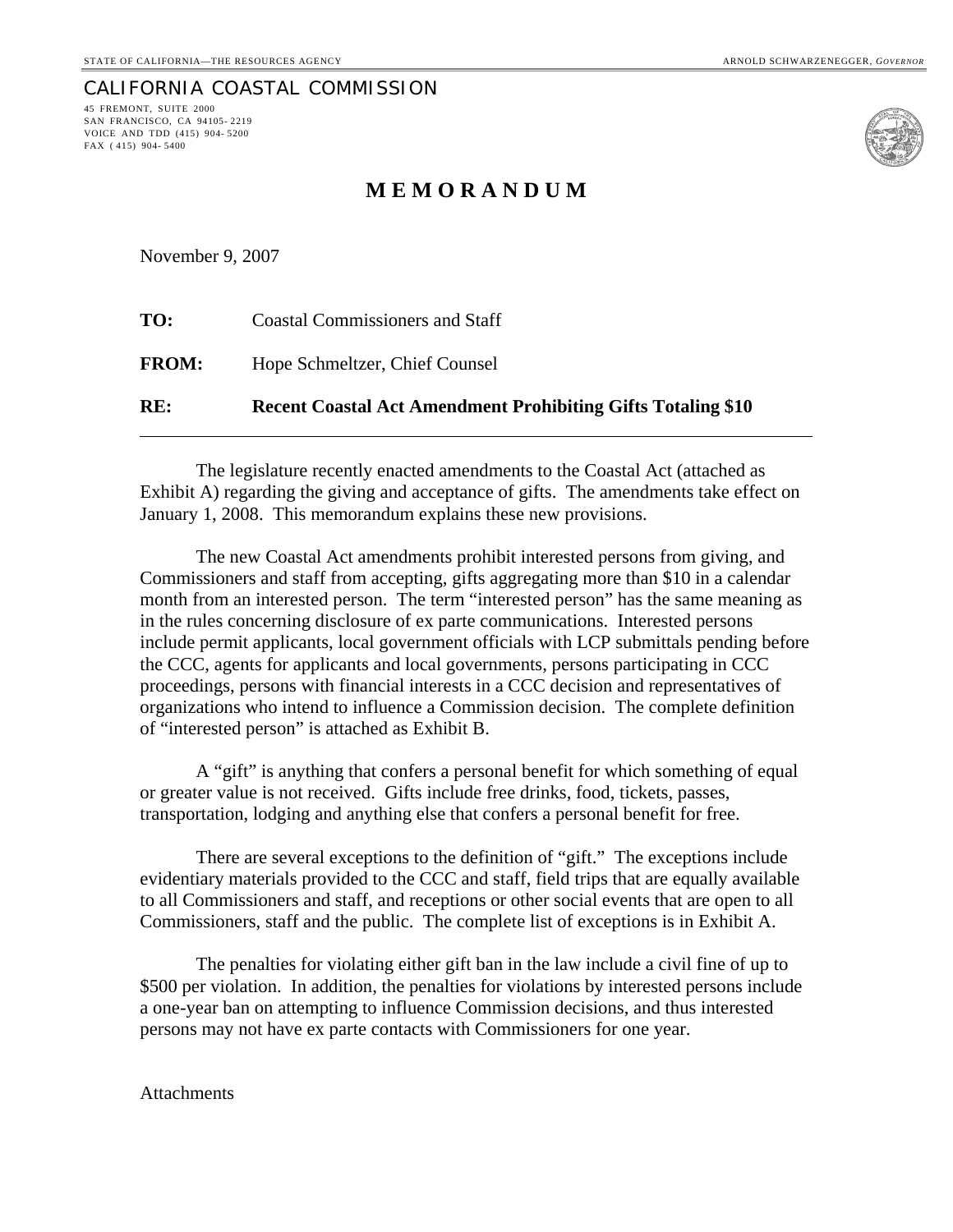### **Senate Bill No. 884**

## CHAPTER 663

An act to add Sections 30327.5 and 30327.6 to the Public Resources Code, relating to coastal resources.

> [Approved by Governor October 13, 2007. Filed with Secretary of State October 13, 2007.]

#### legislative counsel's digest

SB 884, Lowenthal. California Coastal Commission: gift or gratuity. The California Coastal Act of 1976 prohibits a commission member or alternate from making, participating in making, or in any other way attempting to use his or her official position to influence a commission decision about which the member or alternate has knowingly had an ex parte communication, and which has not been reported as required by the act.

This bill would prohibit an interested person, as defined, from giving, conveying, or making available gifts, as defined, aggregating more than \$10 in a calendar month to a commissioner or a member of the commission's staff. A commissioner or member of the commission's staff would be prohibited from accepting gifts aggregating more than \$10 in a calendar month from an interested person. A commissioner, member of the commission's staff, or interested person who violates this prohibition, in addition to any other applicable penalty, would be subject to a civil fine, not to exceed \$500 for each violation. A person who for compensation attempts to influence or affect the outcome of a commission decision or action and who violates this prohibition, in addition to any other applicable penalty, may be barred from any activity seeking to influence or affect the outcome of a commission decision or action for up to one year from the date of the finding of the violation.

#### *The people of the State of California do enact as follows:*

SECTION 1. Section 30327.5 is added to the Public Resources Code, to read:

30327.5. (a) An interested person shall not give, convey, or make available gifts aggregating more than ten dollars (\$10) in a calendar month to a commissioner or a member of the commission's staff.

(b) A commissioner or member of the commission's staff shall not accept gifts aggregating more than ten dollars (\$10) in a calendar month from an interested person.

91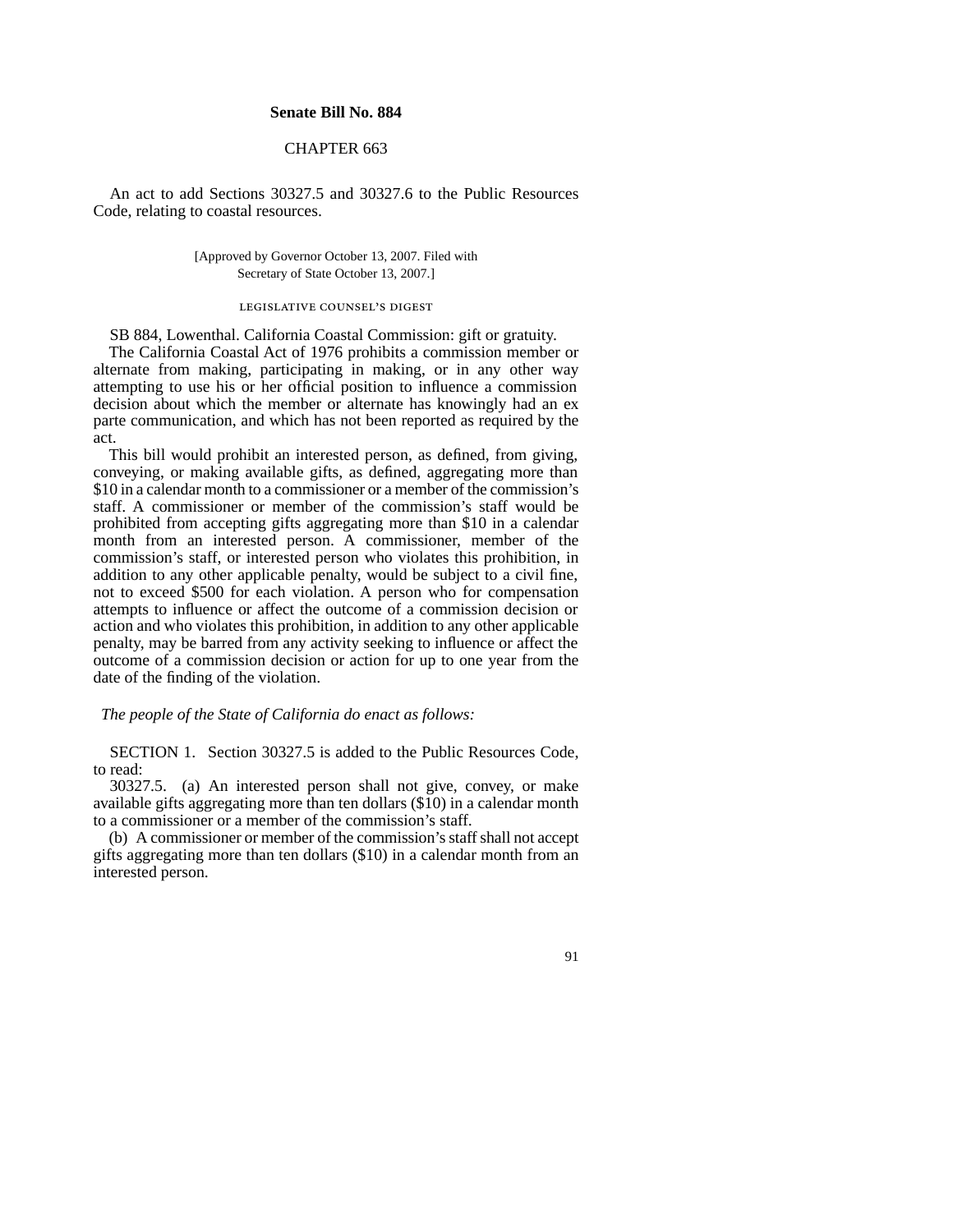(c) For the purposes of this section, "interested person" shall have the same meaning as the term is defined in Section 30323.

(d) For the purposes of this section, "gift" means, except as provided in subdivision (e), any payment, as defined in Section 82044 of the Government Code, that confers a personal benefit on the recipient, to the extent that consideration of equal or greater value is not received and includes a rebate or discount in the price of anything of value unless the rebate or discount is made in the regular course of business to members of the public without regard to official status. Any person, other than a defendant in a criminal action, who claims that a payment is not a gift by reason of receipt of consideration has the burden of proving that the consideration received is of equal or greater value.

(e) For the purposes of this section, "gift" does not include any of the following:

(1) A gift which is not used and which, within 30 days after receipt, is either returned to the donor or delivered to a nonprofit entity exempt from taxation under Section  $501(c)(3)$  of the Internal Revenue Code without being claimed as a charitable contribution for tax purposes.

(2) A gift from an individual's spouse, child, parent, grandparent, grandchild, brother, sister, parent-in-law, brother-in-law, sister-in-law, nephew, niece, aunt, uncle, or first cousin, or the spouse of any such person. However, a gift from any such person shall be considered a gift if the donor is acting as an agent or intermediary for any person not covered in this paragraph.

(3) A cost associated with the provision of evidentiary material provided to the commission and its staff.

(4) An educational or training activity that has received prior approval from the commission.

(5) A field trip or site inspection that is made available on equal terms and conditions to all commissioners and appropriate staff.

(6) A reception or purely social event that is not offered in connection with or is not intended to influence a decision or action of the commission and that is open to all commissioners, members of the staff, and members of the public and press.

SEC. 2. Section 30327.6 is added to the Public Resources Code, to read: 30327.6. (a) (1) Except as provided in paragraph (2), a person who for compensation attempts to influence or affect the outcome of a commission decision or action and who violates Section 30327.5 may, in addition to any other applicable penalty, be barred from any activity seeking to influence or affect the outcome of a commission decision or action for a period of up to one year from the date of the finding of the violation. Each violation shall be grounds for the person being barred from any activity seeking to influence or affect a commission decision or action for an additional year from the date of conviction.

(2) Nothing in this section shall be construed to prohibit an individual from representing himself or herself in seeking to influence or affect the outcome of a commission decision or action if that individual is acting solely

91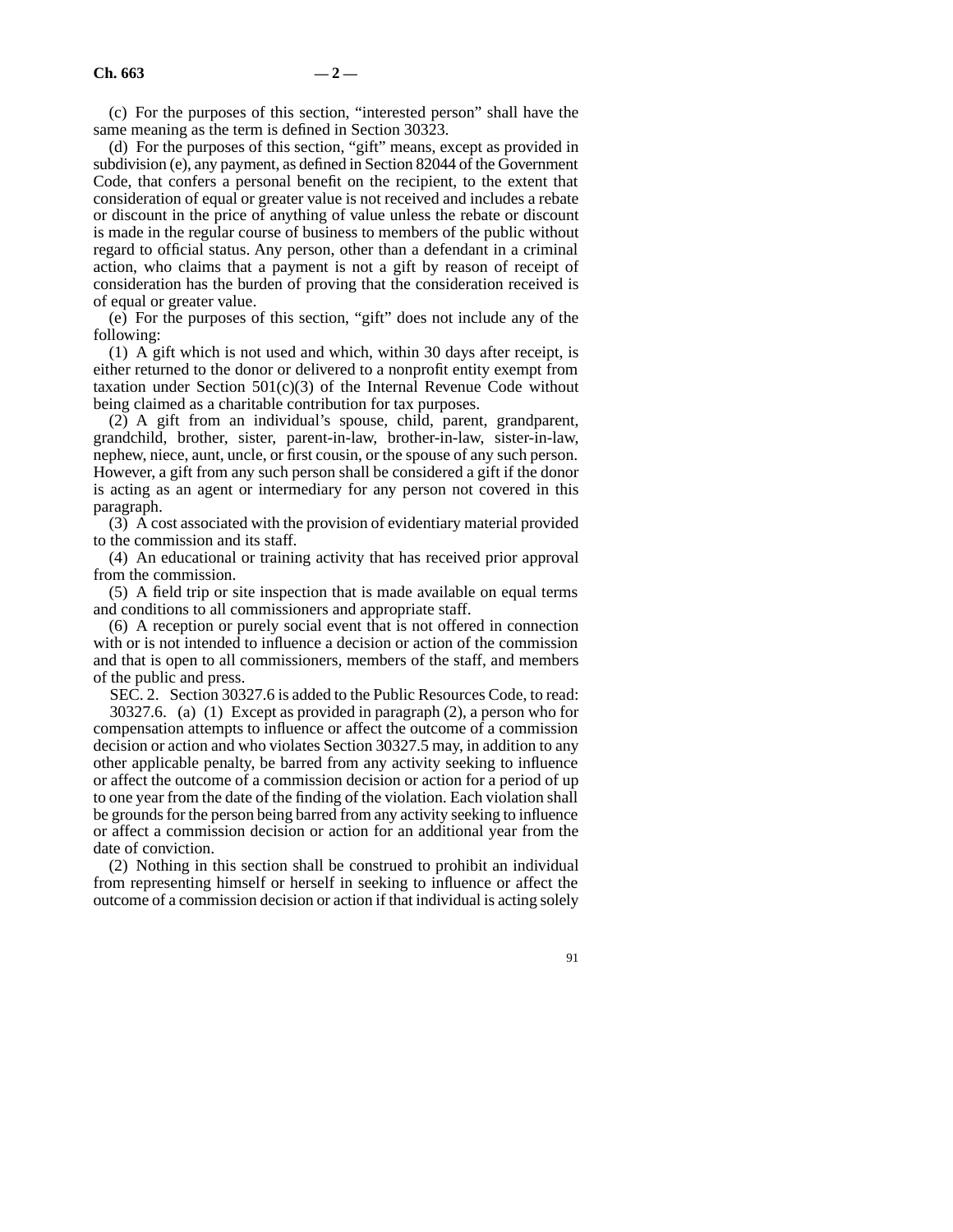on his or her own personal behalf and not on the behalf of any other person or entity.

(b) A person who violates Section 30327.5 shall, in addition to any other applicable penalty, be subject to a civil fine not to exceed five hundred dollars (\$500) for each violation.

O

91